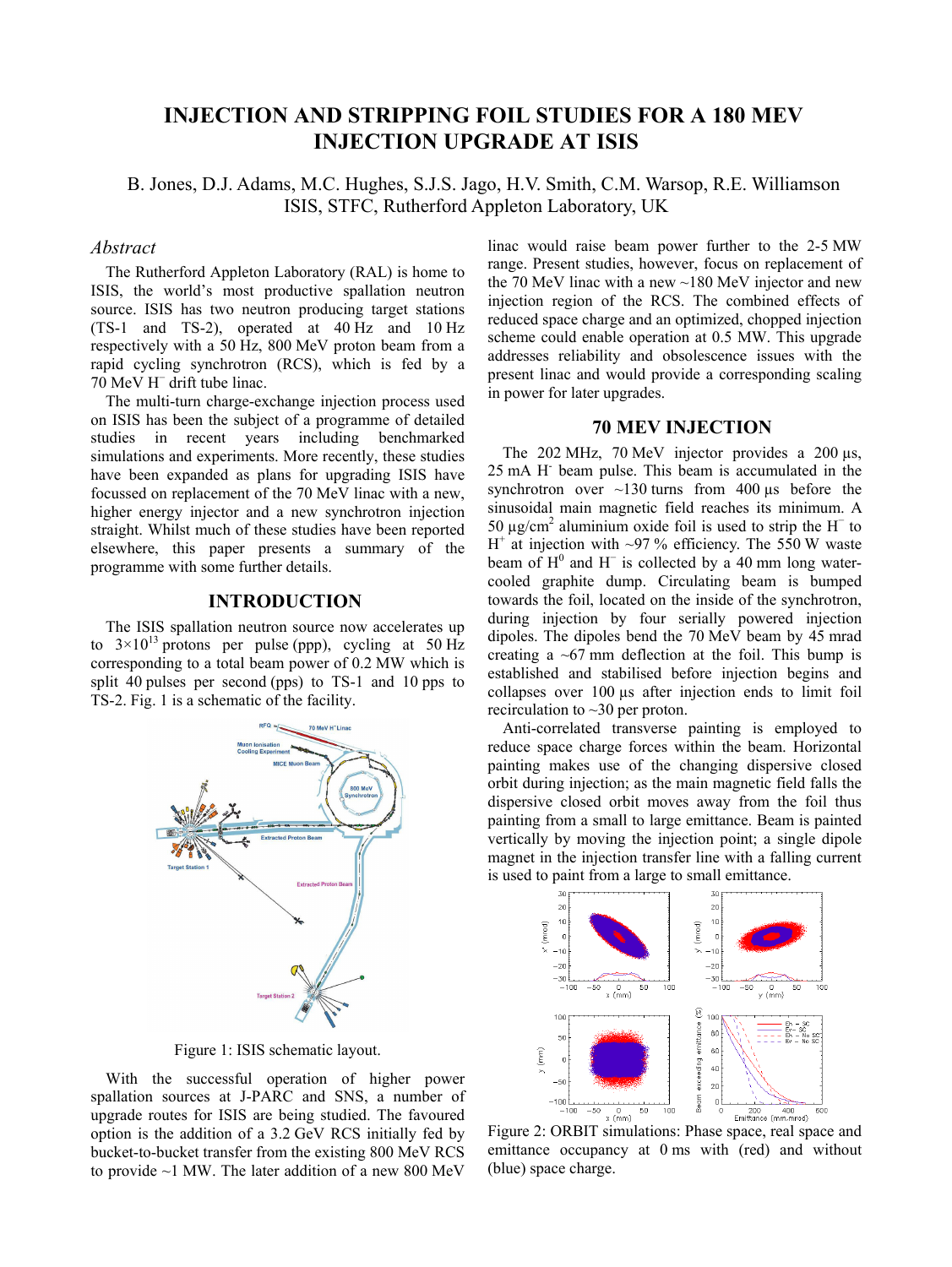# *ORBIT Simulations*

Initial studies [1] of the ISIS injection process were performed using the multi-particle tracking code ORBIT [2]. Simulations included 2D space charge and realistic acceleration but excluded foil scattering and lattice errors. Injection painting was varied to match accumulated beam distributions to profile measurements and the model was used to assess the effect of space charge and to compare different painting schemes. Fig. 2 illustrates the effect of space charge on the painted distributions.

The model was later improved by benchmarking against more detailed measurements of the injection painting [3]. The ISIS injection beamline incorporates an electrostatic beam 'chopper' to produce beam pulses as short as 100 ns for diagnostic studies of the synchrotron. Turn-by-turn measurement of the transverse beam position allows estimation of a number of key parameters [4] including the betatron amplitude and closed orbit position. Several measurements over the injection period provide a direct measurement of the painting applied, Fig. 3.



Figure 3: Measured (solid) and simulated (dashed) betatron amplitude (red) and closed orbit (blue) variation over injection.

The initial ORBIT model was developed to enable injection of a chopped beam and output of beam position monitor (BPM) data that could be analysed using the same software as the real BPM measurements. Injection parameters in the model were then varied to match the measured painting. Simulations of a full injection pulse could then be made using the matched painting scheme and resulting beam distributions compared to beam profile measurements using the ISIS Ionisation Profile Monitors (IPMs). Good agreement was found for both transverse planes with high and low intensity beams using correlated and anti-correlated painting [3].

### *Foil Simulation*

An in-house code was developed to simulate the interaction of the injected beam with the stripping foil [5]. Nuclear inelastic and Coulomb scattering, electron loss and energy deposition in the foil were included allowing calculation of stripping efficiency, uncontrolled beam loss and foil heating. The simulation results were benchmarked against ISIS 70 MeV operation along with

SNS and J-PARC designs [6, 7], Table 1. Comparisons of foil heating and beam scattering effects were also made and agreed well.

Table 1: Stripping Efficiency Benchmarking

| <b>Facility</b>  | Foil                                    | Design | <b>Simulation</b> |
|------------------|-----------------------------------------|--------|-------------------|
| ISIS (70 MeV)    | 50 $\mu$ g/cm <sup>2</sup><br>$Al_2O_3$ | 96-98% | 97.2%             |
| SNS (1 GeV)      | 300 $\mu$ g/cm <sup>2</sup> C           | 99.8%  | 99.5%             |
| J-PARC (180 MeV) | $210 \mu g/cm2$ C                       | 99.7%  | 99.9%             |
| J-PARC (400 MeV) | 280 $\mu$ g/cm <sup>2</sup> C           | 99.6%  | 99.6%             |

All the energy deposited in the foil is assumed to result in heating. The temperature of the foil during operation was calculated, Fig. 4. The equilibrium temperature of  $\sim$ 400 K is well below the melting point of 1800 K. This is consistent with operational experience on ISIS where foil failure is usually due to mechanical damage rather than evaporation. Good foils can last up to a year but may fail after a few hours due to damage suffered during mounting and insertion into the synchrotron.



Figure 4: Temperature of the ISIS foil at 70 MeV.

#### *Injection Straight Models and Tracking*

Detailed engineering models of the ISIS injection region have been produced [8]: an OPERA [9] model of the injection magnets and a CAD model of the region including vacuum vessels and the beam dump.

 A set of measurements was made of the ISIS operational hardware settings, beam profiles along the injection line, linac energy and momentum spread. A matching beam envelope was calculated using MAD [10] and the Twiss parameters for this envelope were used to generate a beam distribution which was tracked through the OPERA model. The injected beam narrowly clears the injection dipole coils and hits the foil at  $\sim$ 103 mm from the centre of the beam pipe. This is not the design value but agrees with the earlier simulations [3]. The beam

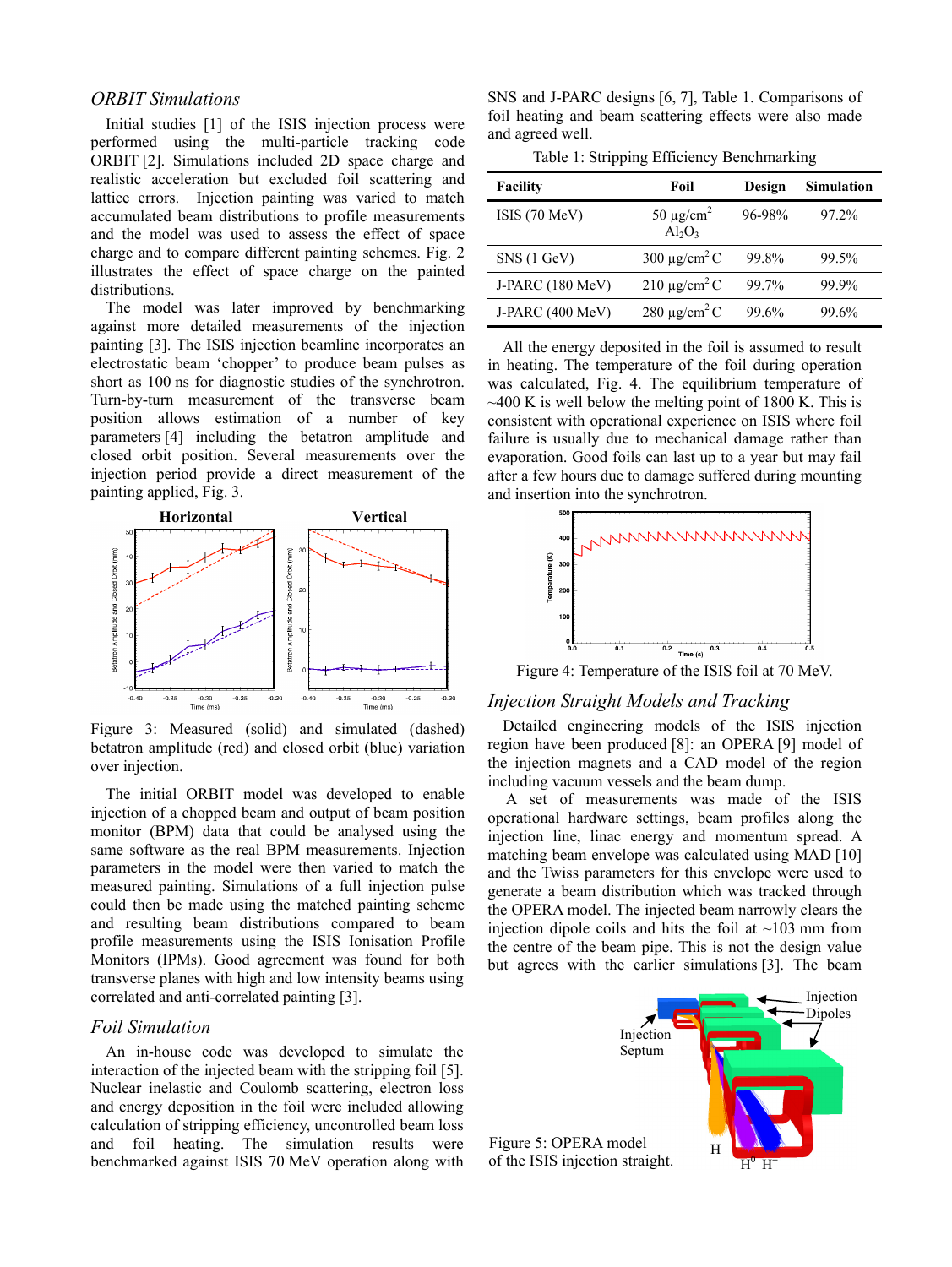distribution at the foil position was processed with the foil interaction code described above. The resulting distributions of foil products were then tracked through the second half of the injection chicane, Fig. 5.

The full set of beam tracks was exported to a CAD model of the region and matched very well. Injected beam avoids vacuum vessels, unstripped and partially stripped beams are intercepted by the beam dump and the stripped beam misses the dump and circulates in the ring, Fig. 6.



Figure 6: CAD model of the injection straight showing circulating beam (red) and injected H (orange),  $H^0$ (purple) and  $H^+$  (blue).

# **180 MEV INJECTION SCHEME**

Recent studies have focussed on replacement of the ISIS linac with a new 180 MeV injector requiring a new injection region in the synchrotron. Injection at 180 MeV raises the space charge limit to approximately  $8 \times 10^{13}$  ppp, corresponding to 0.5 MW [11].

Many interdependent constraints must be satisfied to define a workable injection system including: suitable transport of the injected beam from the linac; practical injection straight geometry, magnets and power supplies with acceptable field uniformity and stability; suitable foil parameters; low and controlled loss and 3D painting of suitable beam distributions.

A workable solution has been found that meets these constraints [12]. Injection is from the outside of the synchrotron with a fixed injection point on the foil. Beam is injected on the falling edge of the main magnet field over 500 µs up to field minimum. The injection dipole strengths are independently varied to provide kicks over a range of 50-35 mrad in order to paint a horizontal centroid emittance over 75-105  $\pi$  µm rad. Vertically the beam is offset 22 mm and painted in y´ between 3.55-1 mrad, giving a vertical centroid emittance of 107-80 π μm rad. Space charge forces during accumulation redistribute the beam to  $300 \pi \mu m$  rad by the end of injection. The injected beam energy is varied linearly from 182-181 MeV and RF steering is used to achieve the required longitudinal beam distributions. Programmable dipoles will be needed in the injection transfer line to maintain a constant beam spot on the foil during painting.

This design is not yet fixed; other schemes are still being considered and may be preferred as magnetic, electrical and mechanical designs are developed.

# *3D ORBIT Simulations*

3D ORBIT simulations, with 2.5D space charge, of the proposed injection scheme have been performed including realistic RF manipulation, collimators set to 85 % aperture, vacuum vessels, foil scattering and injection dipoles [13]. These simulations predict an average of 4.2 foil hits per particle including stripping. Beam loss over the first  $1000$  turns is  $0.53\%$ , distributions at the end of injection are shown in Fig. 7.



Figure 7: Transverse and longitudinal beam distributions at the end of injection, from 3D ORBIT simulations.

### *Foil Specification*

At 70 MeV, ISIS operates with a stripping efficiency of 97-98 %. Activation due to beam loss is predicted to be five times higher when injecting at 180 MeV, so the loss levels need to be reduced correspondingly to  $\sim 0.25\%$ . Fig. 8 shows the stripping efficiency of carbon as a function of thickness for 180 MeV H<sup>−</sup> . The minimum thickness necessary is 180  $\mu$ g/cm<sup>2</sup>. However, a thickness of 200  $\mu$ g/cm<sup>2</sup> has been chosen as the baseline to allow for variation in manufacturing and some foil degradation during operation.



Figure 8: Stripping efficiency of carbon at 180 MeV.

This foil thickness leads to a negligible  $2.25 \times 10^{-3} \pi$  µm rad increase in the injected beam emittance. The proportion of beam calculated to undergo a nuclear inelastic scatter is  $2.4 \times 10^{-6}$  per passage, assuming 5 hits per particle this results in an acceptable loss level of 1.25 W along the  $\sim$ 5 m injection straight.

Data from the 3D ORBIT simulations of 180 MeV injection have been used in ANSYS [14] to study foil temperatures for realistic beam distributions. Foil hits over a  $10\times10$  mm grid, equal to the ANSYS mesh size, were recorded in the ORBIT simulation and used to generate a realistic foil heat load in ANSYS. The foil size was scaled to encompass  $10\sigma$  of the  $\varepsilon_{rms} = 0.5 \pi \mu m$  rad injected beam. Considering only the injected beam the peak operating temperature stabilised at 826 K, Fig. 9.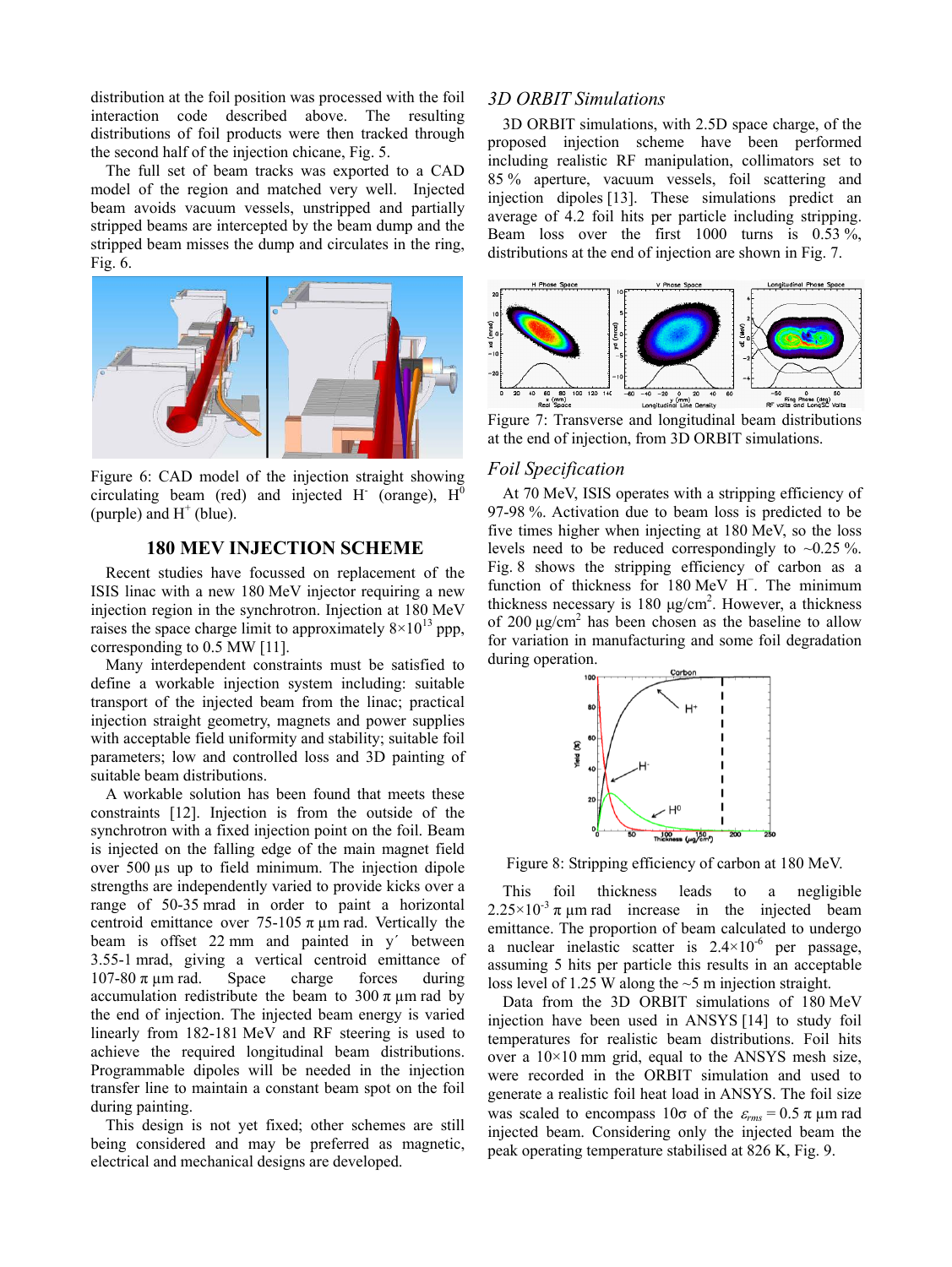

Figure 9: Foil temperature for injected beam only.

It is also important to consider the heating effect from circulating protons. Analysis of ORBIT foil hits including recirculated beam is shown in Fig. 10, the peak temperature reaches  $1657 \text{ K}$  after  $\sim$ 5 pulses. The temperature is, in this case, dominated by foil recirculation in the bottom left corner.



Figure 10: Foil temperature including recirculation (left) and the temperature evolution of the hottest area (right).

Operation with two foils has been studied including radiative effects between the foils [15]. The operating temperatures of two foils separated by 1 mm are approximately 250 K lower than the single foil case described above. However, as the single foil operating temperature is well below the carbon melting point the additional manufacturing and operational difficulties of a double foil system is expected to be impractical.

The effect of delta electron production was studied as in [16]. Assuming a threshold energy of 200 keV then  $1.1\times10^{-5}$  delta electrons, with an average energy of 0.27 MeV, are produced per incident proton. For  $8\times10^{13}$  ppp this corresponds to a 10 K reduction in peak foil temperature.

A further source of uncontrolled loss at injection is the Lorentz stripping of  $H^0$  and  $H^-$  ions, many of which exit the foil in excited states, en-route to the beam dump. This problem is exacerbated by the Stark effect, where the electric field seen in the atom's rest-frame removes the degeneracy of the various  $H^0$  eigenstates relative to orbital and magnetic quantum numbers [17]. The energy levels and lifetime of each Stark state vary with the field strength experienced, Fig. 11.



Figure 11: Stark state energy levels and lifetimes for n=5  $(\text{red})$ , n=6 (green) and n=7 (blue).

The unstripped foil products must pass through the third injection dipole magnet before reaching the dump. At 70 MeV the peak field of this magnet is 0.11 T; this increases to 0.18 T for 180 MeV. Analysis of the Stark state stripping probabilities for these fields, weighted for the relative populations of each state, show that 96.9% of  $H^0$  particles in excited states n = 2-9 will survive passage through the dipole at 70 MeV and only 70.8% survive at 180 MeV. The total uncontrolled beam loss increases from 12 to 16 W. Further particle tracking and activation studies are planned to assess the impact of this loss.

### *Particle Tracking*

Beam dynamics vary significantly during injection therefore the particle tracking studies shown here focus on the most demanding time point, at the beginning of injection, when clearances are smallest. The geometric design trajectories are shown in Fig. 12. The injected beam has a horizontal width of  $\sim$ 1 mm at the foil. The maximum circulating beam width has been used to assess minimum clearances.



Figure 12: Geometric design trajectories for a 180 MeV injection system.

The magnetic profile along the central axis of the injection region for the injection dipole settings calculated in OPERA is shown in Fig. 13. The figure illustrates the extent of the magnet fringe fields; note that  $B<sub>v</sub>$  is non-zero at the foil location.



Figure 13: Longitudinal profile of the vertical magnetic field,  $B_v$  along  $x=y=0$  axis through the injection region.

Representative beam distributions for the injected and recirculating particles were tracked through these fields, the results are shown in Fig. 14. Good agreement with the geometric design trajectories is seen, the tracked particle positions are within 1.5 mm of the design.

The present waste beam dump is a 40 mm long graphite block which accepts a 550 W beam of  $H^0$  and H<sup>-</sup>. Simulations using SRIM [18] show the projected range of 70 MeV protons in the dump is 20 mm, this increases to